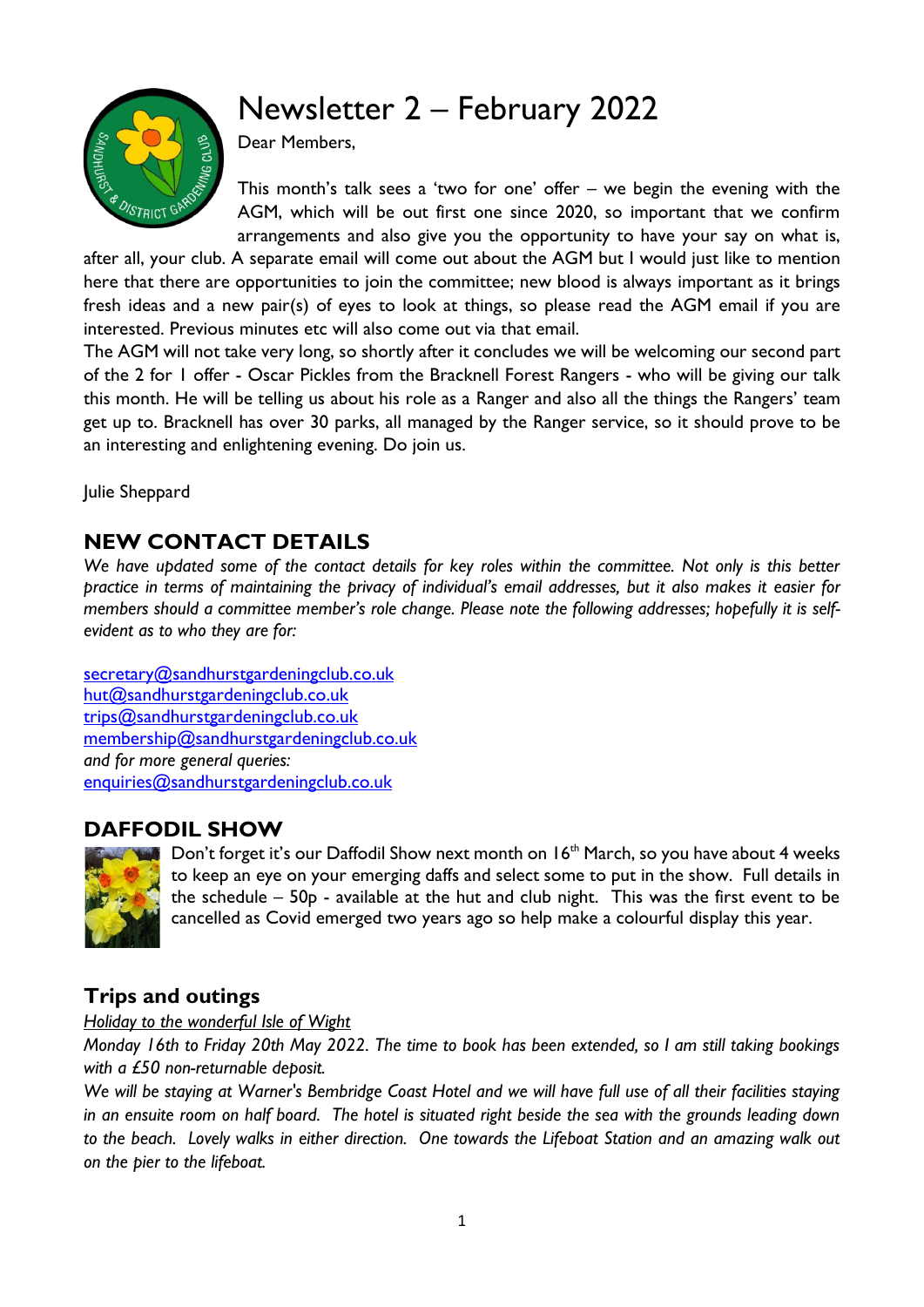*We will have outings to Osborne House, former holiday home of Queen Victoria and her family and Ventnor Botanical Gardens, formerly the Royal National Hospital for chest disease. It was opened in 1869 and demolished a hundred years later. We will also visit Mottistone gardens and Farringford House and Gardens, former home of Alfred Lord Tennyson. We will also have a day to enjoy the many facilities of the Warner's resort.*

*Cost per person is £599.00 sharing a double room which includes the coach, a lovely trip on the ferry down Southampton Waters and across the Solent to East Cowes and all the trips out.*

*Come with us and feel like you are aboard without the hassle of airport and passport. The Island is an amazing place.*

*Email* [trips@sandhurstgardeningclub.co.uk](mailto:trips@sandhurstgardeningclub.co.uk) *to book this fantastic holiday and pay directly into Sandhurst Gardening Club's bank account:*

*Name: Gardening Club of Sandhurst & District*

*A/C number 92029304, Sort Code 09-01-51*

*or please let me have your cheques made payable to the club.*

#### *Sir Harold Hillier Gardens in Romsey*

*Saturday 17th September 2022 - It is ten years since we last visited these fantastic gardens and I thought it time we did so again. The gardens are an Arboretum of 72 hectares. There are 42,000 trees and shrubs which includes oaks, camellias, magnolias and rhododendron, so lots to see and much walking to do.*



*I know a visit to gardens are not complete without eating! There is the Garden* 

*Restaurant, the Courtyard Cafe and Tilia Tree Cafe to choose from. The Garden Restaurant serves hot meals, plus cakes etc. The other two provide light lunches plus afternoon tea of course. You will be spoilt for choice. Coach leaves 9:30 for arrival time of 11 a.m. or earlier depending on traffic and cost including entrance is £28.* 

#### *Basingstoke canal trip*

*Come with us on a trip on the new modern John Pinkerton II for an afternoon on the Basingstoke Canal. We leave Colt Hill, Odiham at 3.00 for a 2 ½ hour cruise west towards Greywell, stopping to turn round at King John's Castle, where we get off for about 15 minutes to look at the castle. A Cream Tea is provided on the outward journey and it is a lovely, slow meandering cruise making it easy to see wildlife and the surrounding countryside properly.*

*Plenty of FREE parking at Odiham so members can double up with friends in cars - the boat is covered and the seats much comfier than on the old boat.*

*There is a toilet on board and a well-stocked bar. The crew give a commentary as we go along.*

*When: Wednesday 13th JULY, ready to depart at 3.00pm* 

*Cost: £20.00 per person (ticket and Cream Tea)*

*Email* [trips@sandhurstgardeningclub.co.uk](mailto:trips@sandhurstgardeningclub.co.uk) *to book this super trip and pay directly into Sandhurst Gardening Club's bank account:*

*Name: Gardening Club of Sandhurst & District*

*A/C number 92029304, Sort Code 09-01-51*

*or please let me have your cheques made payable to the club.*

#### *Spaces will sell very quickly for this trip, so book sooner rather than later to be assured of a place.*

*Sheila Davenport*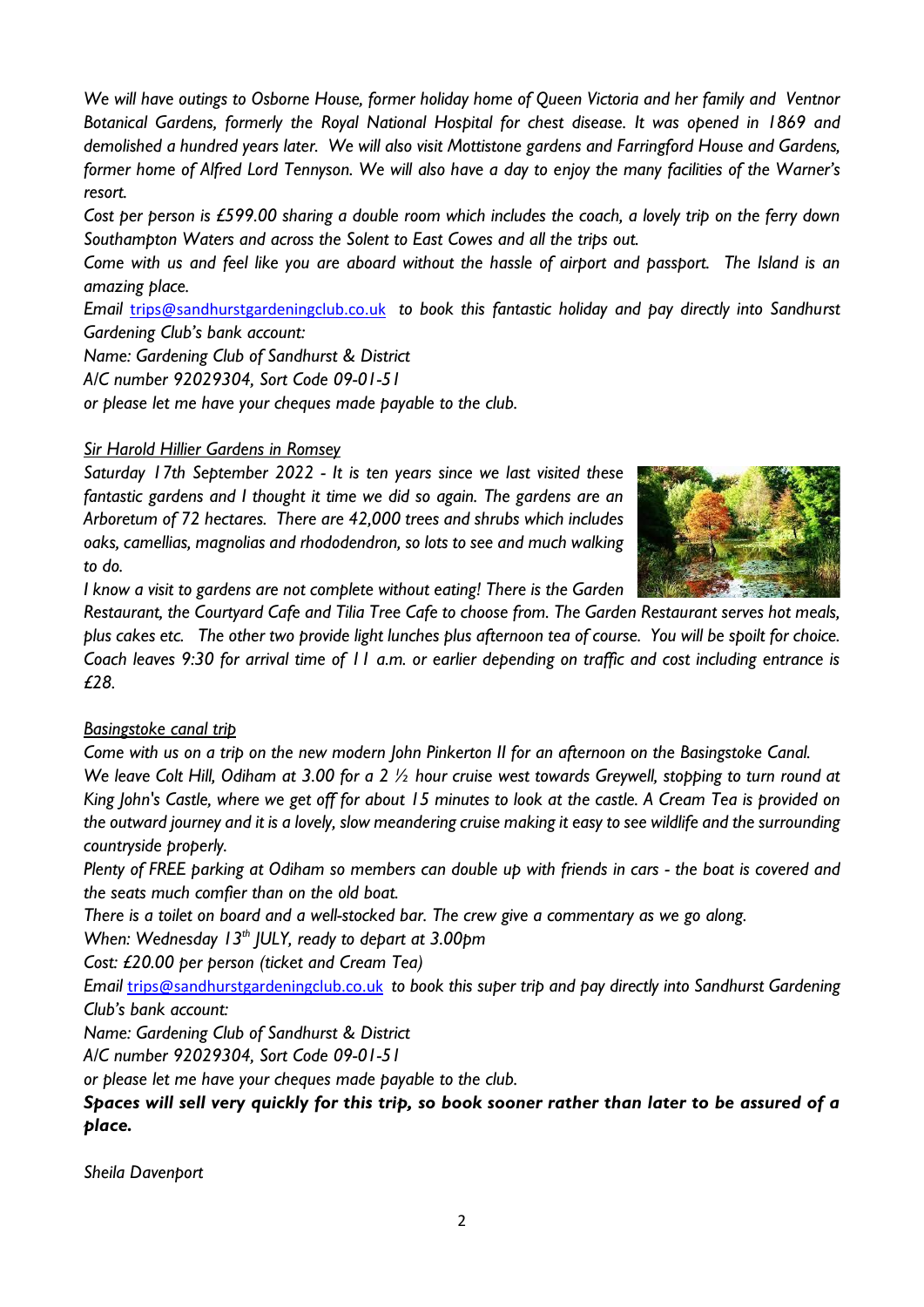## **PLANT SALE**

Saturday 28th May 2022, we need all you clever gardeners to get cracking on sowing seeds and taking cuttings so we have loads to sell on the day.

Sunil and Gareth are once again going to hold the plant sale in their garden in Broomaces, Longdown Estate. They are going to make it a bigger event than last year by selling teas and cakes. Homemade cakes!!! Let us support them in this venture and raise lots of money for the club. More details to follow.

#### **MEMBERSHIP**

*Membership fees are now due, £5 for an individual and £8 for a couple. We have decided we will no longer be delivering any newsletters by hand. If you want a paper copy of the newsletter & price list you must pay the postage which is increasing to £10 for the year; first class will be used. Copies of the newsletter & price list will be available at the hut and on club nights. You will note there is now the option to pay your fees by bank transfer – see the attached membership form for details of what to do.* 

### **TRADING HUT**

The trading hut is now open, as usual, on a Sunday morning 9 to 10.45am. Easter is not for a while but just to remind you we open on Good Friday that weekend and **NOT** Easter Sunday. We will remind you with dates nearer the time.

We will be opening on a Wednesday afternoon, 2 to 4pm from 16th March until the end of June. This may change when more work is being carried out at Sandhurst Town Football Club later in the year. We will keep you posted via email and the newsletter so do read it!!

#### **SEASONAL ITEMS**

**Propagator sets (half seed tray, base & lid):** £3.30 **Root trainers: Set (tray, 32 cells, lid):** £4.80**, 32 cells only:** £2.40 **Jiffy fibre pots** – peat free 8cm: 10 for £1.00 **Grass seed:** With rye £2.60 for 500g, without rye £2.75 for 500g

**Price increase:** We have just received new stocks of New Horizon peat free compost and the price has risen to £6.90 for a 50L bag.

**Growmore price:** Growmore has increased significantly in price from £2.90/3kg to in 2021 to £3.95 this year. A big increase but a typical local price is £6.99 for 3.5kg or 52% dearer making our increased price still very competitive.

#### **\*\*SPRING BULBS\*\***

We still have good stocks of spring bulbs, topped up by some late arrivals in the past 2 weeks. Varieties of gladioli, dahlias, begonias, lilies (we now have varieties Purple Dream and Elodie), nerines and some other types. Prices are, as usual, very competitive:  $£2.99$  reduced to  $£2, £3.99$  reduced to £2.70.

#### **UPDATE ON THE FUTURE OF THE TRADING HUT**

*Eleven members have volunteered to find out more about the hut and be able to work on the counter. They are currently taking turns to working alongside a committee member until confident with all the procedures.*

*We are still looking for that all important small team to take over the job of running the hut from the end of the year. So far, only one member has said they would be prepared to be part of that team. If you are looking for something to occupy a bit of your spare time maybe this is for you. I have done it many years*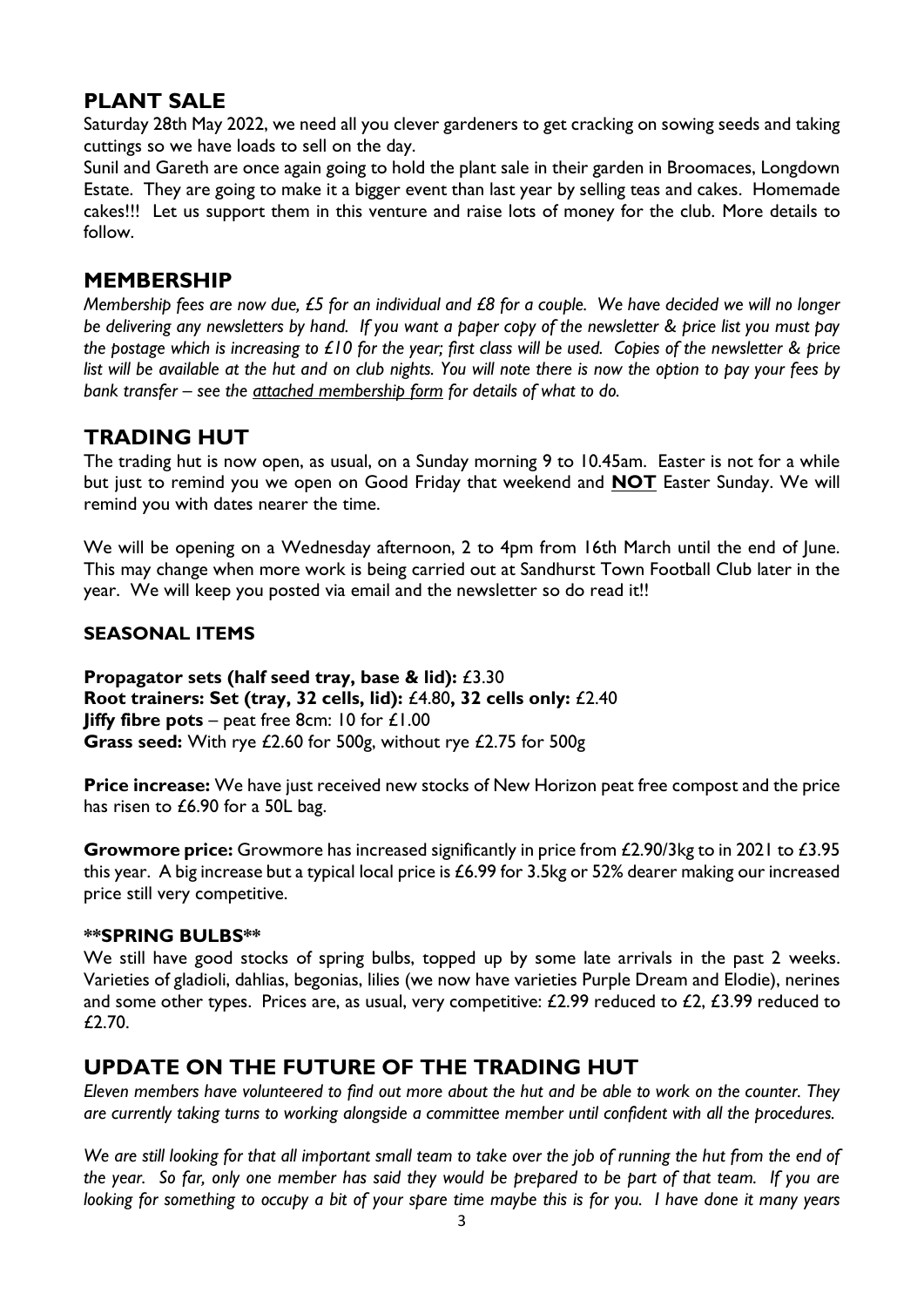*building it up to what we have today – an essential part of our great Club. It has been thoroughly enjoyable 'playing shops' but it is now time for me to pass the job on to others. To find out more details contact Jane Heritage on 01276 600438 or email:*

*[hut@sandhurstgardeningclub.co.uk](mailto:hut@sandhurstgardeningclub.co.uk) Jane Heritage*

# **CAN YOU HELP BE PART OF THE 'SOCIAL TEAM'?**

At the last club night, we explained to members that the next part of our phase to ensure the continuity of the club is to look for members to help take on a small role within the social side of the club. Under this umbrella comes things such as the refreshments at all events (club night, shows etc.), as well as trips, raffles and outings. If you are able to spare a small amount of time to help organise any of these, please chat with any committee member. I'm pleased to say though, that Sheila is happy to continue organising trips for the time being!

Julie Sheppard

## *SHOW SCHEDULE 2022*

*This will continue to be available at Club nights. If you bought one for 2020 shows we are using the same classes for this year.*

# **SCHOOLS & BROWNIES**



Thank You So MUCH The club supports two local schools with gardening groups by buying their seeds at a discount and then passing them on for free. Also, at the end of last year, all excess bulbs were passed on to several schools and brownies. We have since received several 'Thank You' cards (see left and at the end of this newsletter) via Lydia Stonestreet who is involved with both College Town Primary School 'Eco-Warriors' and Owlsmoor Brownies. Other schools to benefit included Scotland Hill,

St Michael's and Oaklands Infant school.

# **TOOL SHARPENING**

*Advance notice that there will be an opportunity for you to get your tools sharpened at the Trading hut on Sunday 20th March – more details to follow.*

# **TENDER SHOOTS – PROGRAMME OF TALKS**

The free talks from this group continue in March & April: Mar 23rd Wed 7.30pm – Margaret Easter – Using herbs over the centuries April 13th Wed 7.30pm – Richard Harvey – Subject TBC Zoom login details are the same for all meetings: <https://us02web.zoom.us/j/4043014750?pwd=SVRibE0vRW5mTUFqdG1NblVxSlJPZz09> Meeting ID: 404 301 4750 Passcode: bonsai Or join via the YouTube page live stream

# **CONTACT DETAILS:**

Hon Chair: Chris Dresler 01420 768965 Hon Secretary: Julie Sheppard 01252 870521 [secretary@sandhurstgardeningclub.co.uk](mailto:secretary@sandhurstgardeningclub.co.uk) Vice Chairman and Trading Secretary: Jane Heritage 01276 600438 [hut@sandhurstgardeningclub.co.uk](mailto:hut@sandhurstgardeningclub.co.uk) Treasurer: Steve Roome [sroome@aol.com](mailto:sroome@aol.com)